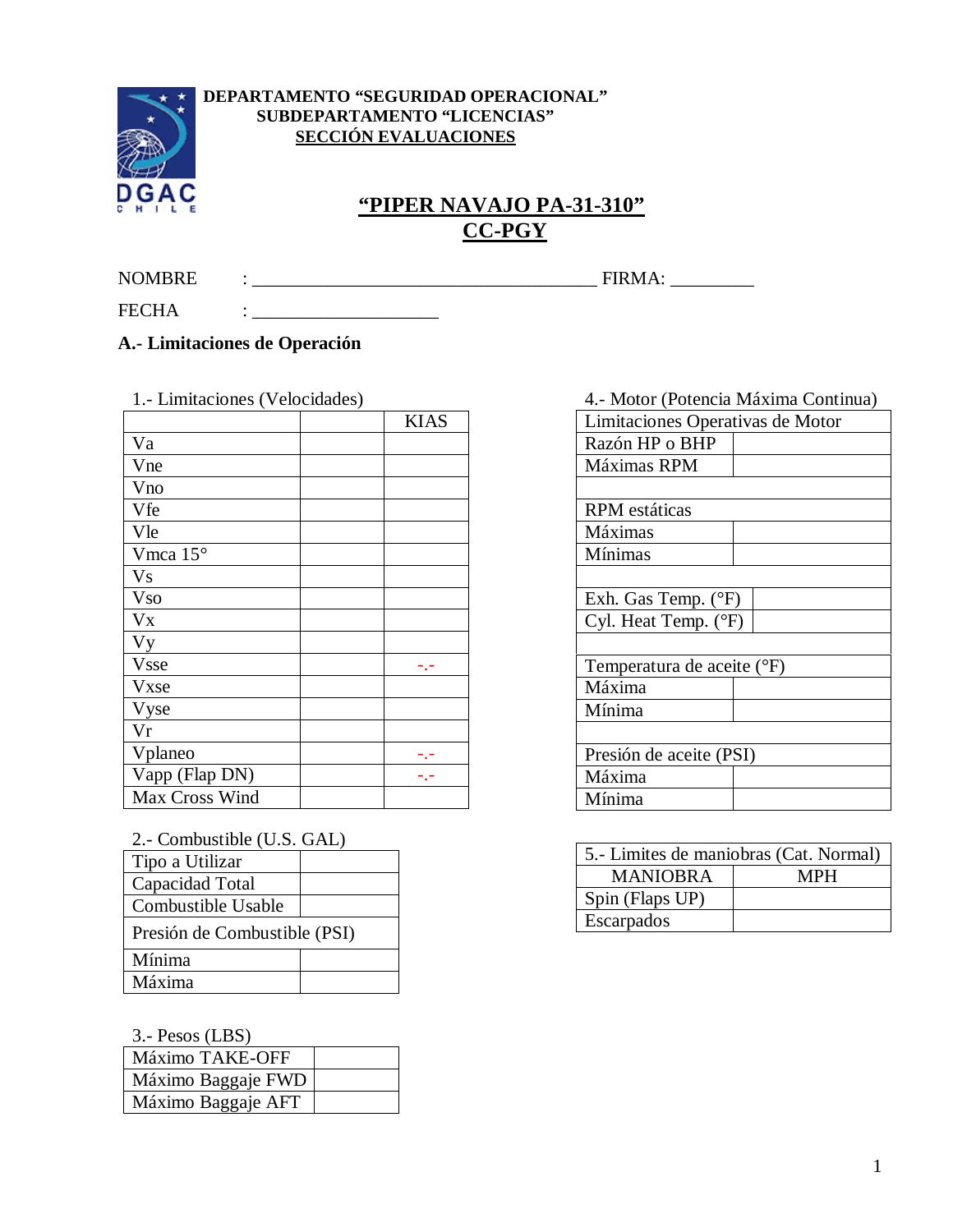### **B.- Emergencies Procedures**

#### **1.- ENGINE FAILURE DURING TAKEOFF**

#### **a. - Adequate Runway Remaining:**

Throttle \_\_\_\_\_\_\_\_\_\_\_\_\_\_\_\_

Brakes \_\_\_\_\_\_\_\_\_\_\_\_\_\_\_\_

Stop Straight Ahead

#### **b. - Inadequate Runway Remaining:**

| Throttle                        |  |
|---------------------------------|--|
| Master Switch                   |  |
| Main Fuel Valves                |  |
| <b>Firewall Shut-off valves</b> |  |

Continue straight ahead turning to avoid obstacles, if necessary.

#### **2. - ENGINE FAILURE DURING CLIMB**

Follow \_\_\_\_\_\_\_\_\_\_\_\_\_\_\_\_\_\_\_\_\_\_\_\_\_\_\_\_\_\_\_

Single engine best rate \_\_\_\_\_\_\_\_, climb at \_\_\_\_\_\_\_\_\_\_\_\_ for high ambient

Cylinder head temperature